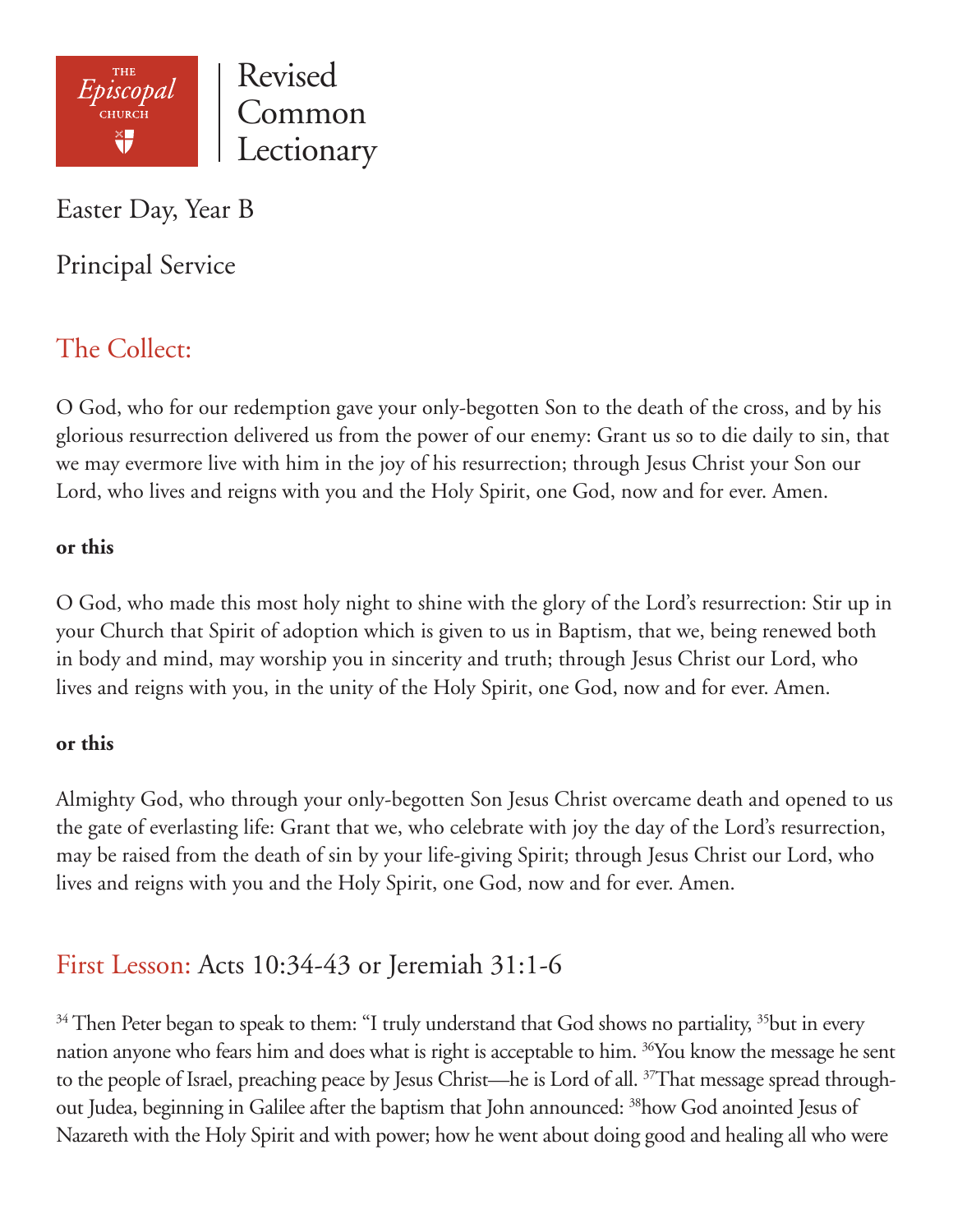oppressed by the devil, for God was with him. 39We are witnesses to all that he did both in Judea and in Jerusalem. They put him to death by hanging him on a tree; <sup>40</sup>but God raised him on the third day and allowed him to appear, 41not to all the people but to us who were chosen by God as witnesses, and who ate and drank with him after he rose from the dead. 42He commanded us to preach to the people and to testify that he is the one ordained by God as judge of the living and the dead. <sup>43</sup>All the prophets testify about him that everyone who believes in him receives forgiveness of sins through his name."

### **or**

6 On this mountain the Lord of hosts will make for all peoples a feast of rich food, a feast of well-aged wines, of rich food filled with marrow, of well-aged wines strained clear. 7 And he will destroy on this mountain the shroud that is cast over all peoples, the sheet that is spread over all nations; he will swallow up death forever. 8 Then the Lord God will wipe away the tears from all faces, and the disgrace of his people he will take away from all the earth, for the Lord has spoken.

9 It will be said on that day, Lo, this is our God; we have waited for him, so that he might save us. This is the Lord for whom we have waited; let us be glad and rejoice in his salvation.

## Psalm: Psalm 118:1-2, 14-24

| <sup>1</sup> Give thanks to the Lord, for he is good; *    |
|------------------------------------------------------------|
| his mercy endures for ever.                                |
| <sup>2</sup> Let Israel now proclaim, *                    |
| "His mercy endures for ever."                              |
| <sup>14</sup> The Lord is my strength and my song, *       |
| and he has become my salvation.                            |
| <sup>15</sup> There is a sound of exultation and victory * |
| in the tents of the righteous:                             |
| <sup>16</sup> "The right hand of the Lord has triumphed! * |
| the right hand of the Lord is exalted!                     |
| the right hand of the Lord has triumphed!"                 |
| <sup>17</sup> I shall not die, but live, $*$               |
| and declare the works of the Lord.                         |
| <sup>18</sup> The Lord has punished me sorely, *           |
| but he did not hand me over to death.                      |
| <sup>19</sup> Open for me the gates of righteousness; *    |
| I will enter them;                                         |
| I will offer thanks to the Lord.                           |
|                                                            |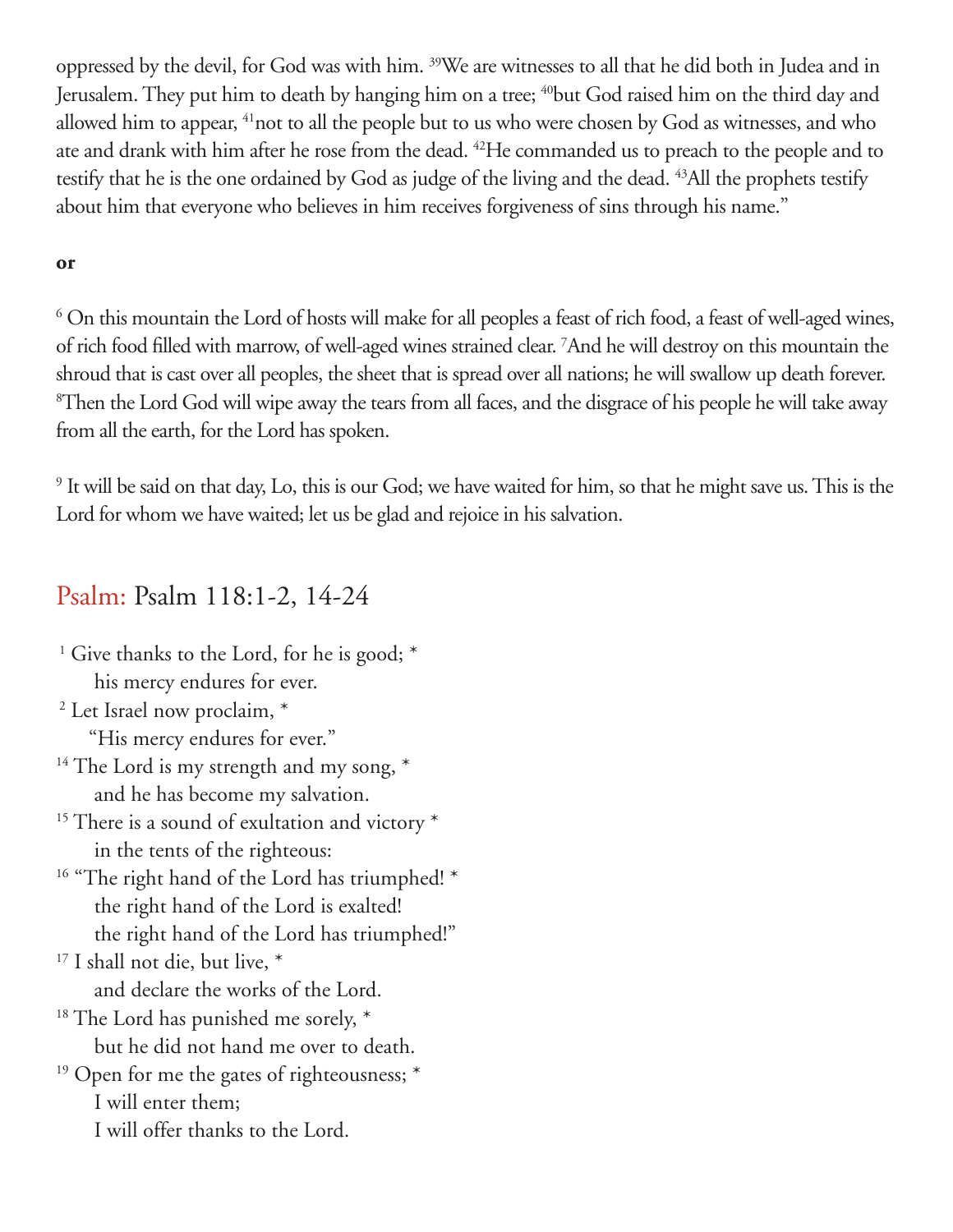$20$  "This is the gate of the Lord;  $*$ he who is righteous may enter."

- $21$  I will give thanks to you, for you answered me  $*$ and have become my salvation.
- $22$  The same stone which the builders rejected  $*$ has become the chief cornerstone.
- $23$  This is the Lord's doing,  $*$ and it is marvelous in our eyes.
- $24$  On this day the Lord has acted;  $*$ we will rejoice and be glad in it.

# Epistle: 1 Corinthians 15:1-11 or Acts 10:34-43

<sup>1</sup> Now I would remind you, brothers and sisters, of the good news that I proclaimed to you, which you in turn received, in which also you stand, 2 through which also you are being saved, if you hold firmly to the message that I proclaimed to you—unless you have come to believe in vain. <sup>3</sup>For I handed on to you as of first importance what I in turn had received: that Christ died for our sins in accordance with the scriptures, <sup>4</sup>and that he was buried, and that he was raised on the third day in accordance with the scriptures, <sup>5</sup>and that he appeared to Cephas, then to the twelve. <sup>6</sup>Then he appeared to more than five hundred brothers and sisters at one time, most of whom are still alive, though some have died. 7 Then he appeared to James, then to all the apostles. 8 Last of all, as to one untimely born, he appeared also to me. 9 For I am the least of the apostles, unfit to be called an apostle, because I persecuted the church of God. <sup>10</sup>But by the grace of God I am what I am, and his grace toward me has not been in vain. On the contrary, I worked harder than any of them—though it was not I, but the grace of God that is with me. 11Whether then it was I or they, so we proclaim and so you have come to believe.

#### **or**

<sup>34</sup> Then Peter began to speak to them: "I truly understand that God shows no partiality, <sup>35</sup>but in every nation anyone who fears him and does what is right is acceptable to him. <sup>36</sup>You know the message he sent to the people of Israel, preaching peace by Jesus Christ—he is Lord of all. <sup>37</sup>That message spread throughout Judea, beginning in Galilee after the baptism that John announced: 38how God anointed Jesus of Nazareth with the Holy Spirit and with power; how he went about doing good and healing all who were oppressed by the devil, for God was with him. 39We are witnesses to all that he did both in Judea and in Jerusalem. They put him to death by hanging him on a tree; <sup>40</sup>but God raised him on the third day and allowed him to appear, <sup>41</sup>not to all the people but to us who were chosen by God as witnesses, and who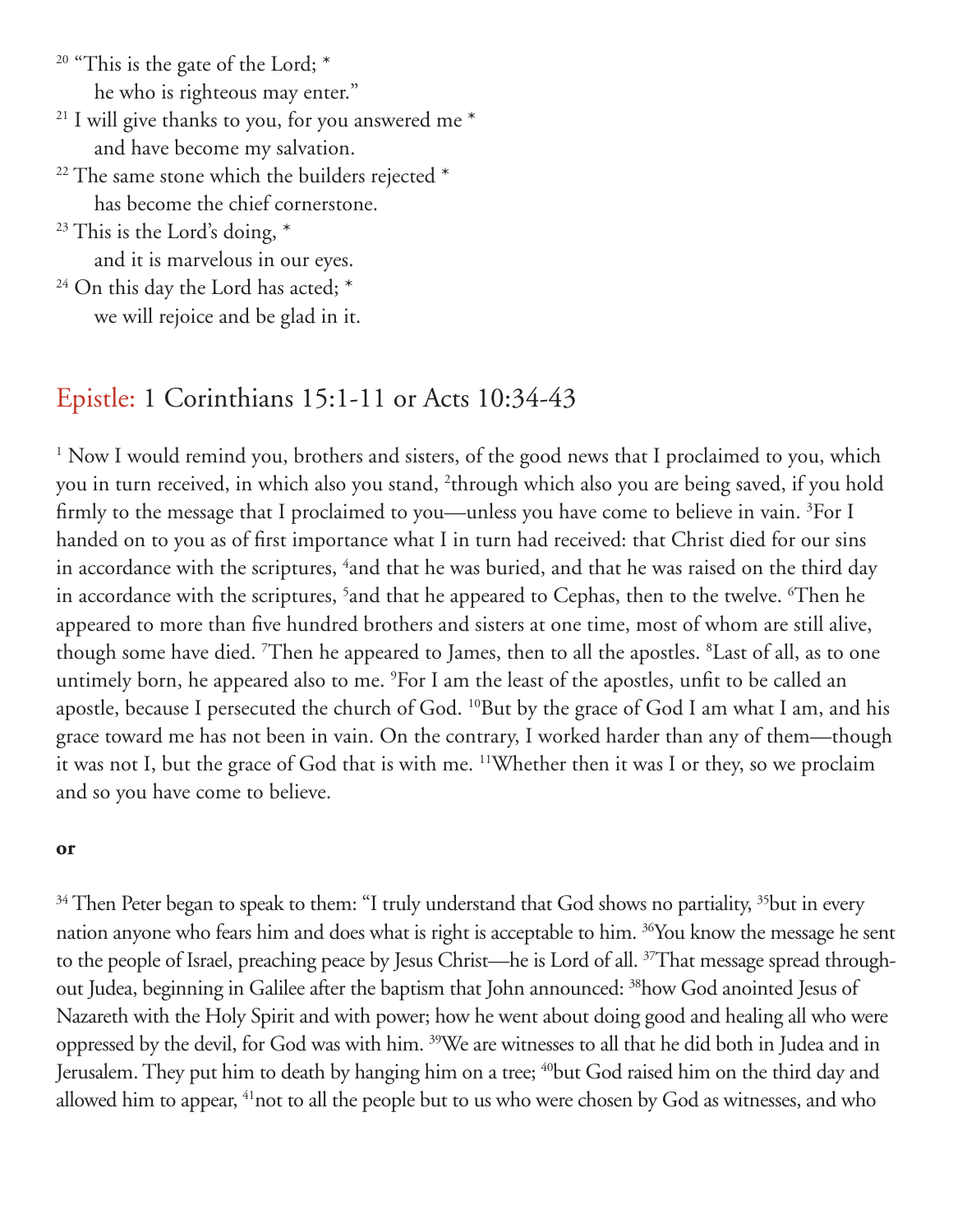ate and drank with him after he rose from the dead. 42He commanded us to preach to the people and to testify that he is the one ordained by God as judge of the living and the dead. <sup>43</sup>All the prophets testify about him that everyone who believes in him receives forgiveness of sins through his name."

## Gospel: John 20:1-18 or Mark 16:1-8

<sup>1</sup> Early on the first day of the week, while it was still dark, Mary Magdalene came to the tomb and saw that the stone had been removed from the tomb. 2 So she ran and went to Simon Peter and the other disciple, the one whom Jesus loved, and said to them, "They have taken the Lord out of the tomb, and we do not know where they have laid him." <sup>3</sup>Then Peter and the other disciple set out and went toward the tomb. 4 The two were running together, but the other disciple outran Peter and reached the tomb first. <sup>5</sup>He bent down to look in and saw the linen wrappings lying there, but he did not go in. 6 Then Simon Peter came, following him, and went into the tomb. He saw the linen wrappings lying there, 7 and the cloth that had been on Jesus' head, not lying with the linen wrappings but rolled up in a place by itself. 8 Then the other disciple, who reached the tomb first, also went in, and he saw and believed; <sup>9</sup>for as yet they did not understand the scripture, that he must rise from the dead. <sup>10</sup>Then the disciples returned to their homes.

<sup>11</sup> But Mary stood weeping outside the tomb. As she wept, she bent over to look into the tomb; <sup>12</sup> and she saw two angels in white, sitting where the body of Jesus had been lying, one at the head and the other at the feet. <sup>13</sup>They said to her, "Woman, why are you weeping?" She said to them, "They have taken away my Lord, and I do not know where they have laid him." 14When she had said this, she turned around and saw Jesus standing there, but she did not know that it was Jesus. 15Jesus said to her, "Woman, why are you weeping? Whom are you looking for?" Supposing him to be the gardener, she said to him, "Sir, if you have carried him away, tell me where you have laid him, and I will take him away." <sup>16</sup>Jesus said to her, "Mary!" She turned and said to him in Hebrew, "Rabbouni!" (which means Teacher). 17Jesus said to her, "Do not hold on to me, because I have not yet ascended to the Father. But go to my brothers and say to them, 'I am ascending to my Father and your Father, to my God and your God.'" 18Mary Magdalene went and announced to the disciples, "I have seen the Lord"; and she told them that he had said these things to her.

#### **or**

<sup>1</sup> After the sabbath, as the first day of the week was dawning, Mary Magdalene and the other Mary went to see the tomb. <sup>2</sup>And suddenly there was a great earthquake; for an angel of the Lord, descending from heaven, came and rolled back the stone and sat on it.  ${}^{3}\text{His}$  appearance was like lightning, and his clothing white as snow. <sup>4</sup>For fear of him the guards shook and became like dead men. 5 But the angel said to the women, "Do not be afraid; I know that you are looking for Jesus who was crucified. 6 He is not here; for he has been raised, as he said. Come, see the place where he lay. 7 Then